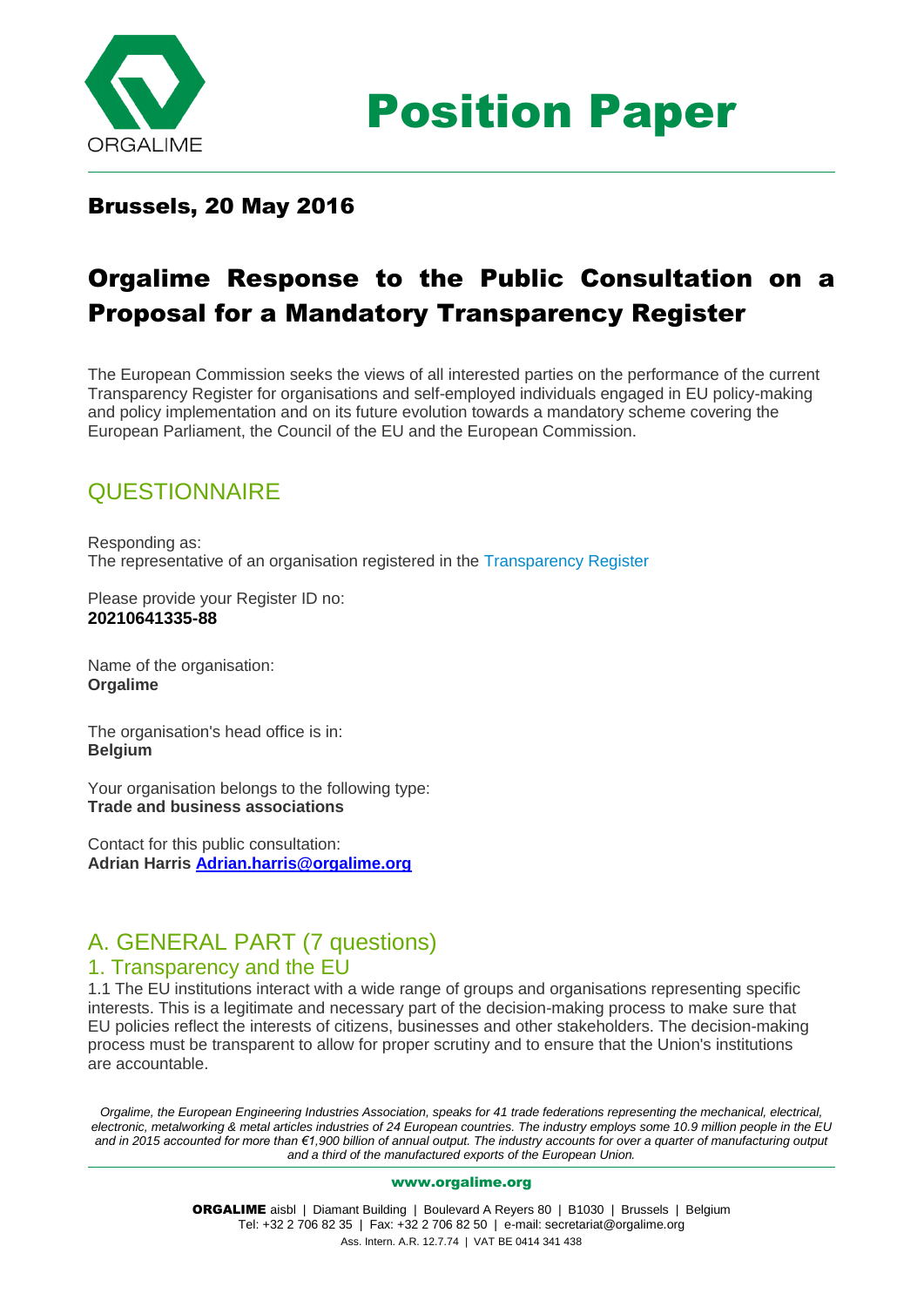a) Do you agree that ethical and transparent lobbying helps policy development? **X Fully agree** Partially agree **Disagree** No opinion

b) It is often said that achieving appropriate lobbying regulation is not just about transparency, i.e. shedding light on the way in which lobbyists and policy-makers are operating. Which of the below other principles do you also consider important for achieving a sound framework for relations with interest representatives? More than one answer possible **X Integrity** Equality of access Other (please elaborate in the comments box below) No opinion

Comments or suggestions (Optional)

**Make sure that the stakeholders consulted are (1) relevant and (2) representative to the issue**

c) In your opinion, how transparent are the European institutions as public institutions? They are highly transparent **X They are relatively transparent** They are not transparent at all No opinion

1.2 The Transparency Register provides information to politicians and public officials about those who approach them with a view to influencing the decision-making and policy formulation and implementation process. The Register also allows for public scrutiny; giving citizens and other interest groups the possibility to track the activities and potential influence of lobbyists. Do you consider the Transparency Register a useful tool for regulating lobbying? Very useful

**X Somewhat useful** Not useful at all No opinion

## 2. Scope of the Register

2.1 Activities covered by the Register include lobbying, interest representation and advocacy. It covers all activities carried out to influence - directly or indirectly - policymaking, policy implementation and decision-making in the European Parliament and the European Commission, no matter where they are carried out or which channel or method of communication is used. This definition is appropriate:

**X Fully agree** Partially agree **Disagree** No opinion

2.2 The Register does not apply to certain entities, for example, churches and religious communities, political parties, Member States' government services, third countries' governments, international intergovernmental organisations and their diplomatic missions. Regional public authorities and their representative offices do not have to register but can register if they wish to do so. On the other hand, the Register applies to local, municipal authorities and cities as well as to associations and networks created to represent them.

The scope of the Register should be:

Changed to exclude certain types of entities (please elaborate in the comments box below) Changed to include certain types of entities (please elaborate in the comments box below)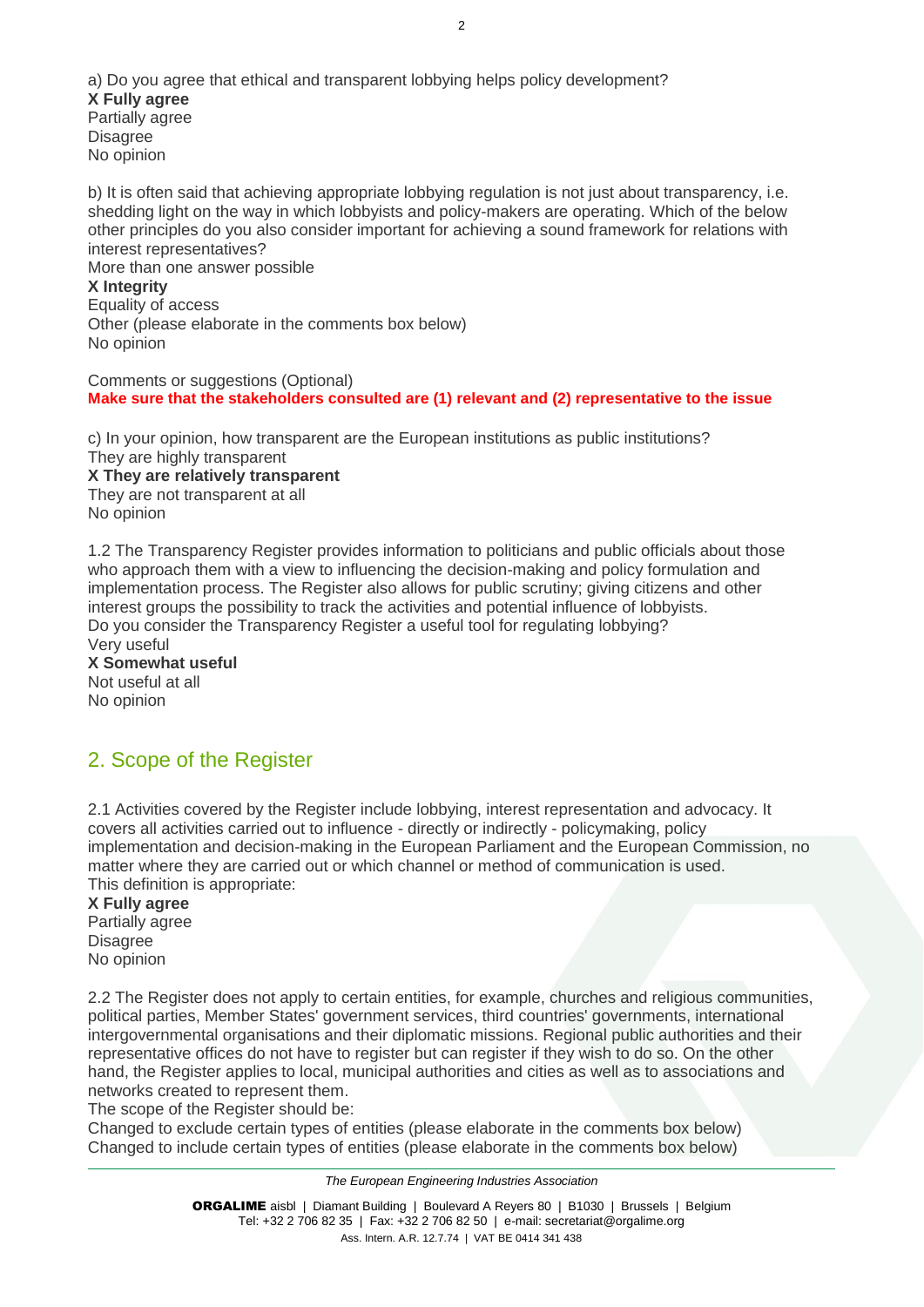**X Preserved the same as currently**

No opinion

### 3. Register website

3.1 What is your impression of the Register website?

Design and structure Good

Availability of information / documents Good

Ease of search function Good Accessibility (e.g. features for visually impaired persons, ease of reading page) No opinion

Access via mobile devices No opinion

## Part B includes questions that require a certain knowledge of the Transparency Register.

## B. SPECIFIC PART (13 questions) 1. Structure of the Register

1.1 The Register invites organisations to sign up under a particular section, for example, professional consultancies, NGOs, trade associations, etc (Annex I of the Interinstitutional Agreement). Have you encountered any difficulties with this categorisation? Yes **X No** No opinion

## 2. Data disclosure and quality

2.1 Entities joining the Register are asked to provide certain information (contact details, goals and remit of the organisation, legislative dossiers followed, fields of interest, membership, financial data, etc) in order to identify the profile, the capacity of the entity and the interest represented (Annex I of the Interinstitutional Agreement).

The right type of information is required from the registrant:

**X Fully agree** Too much is asked Too little is asked No opinion Comments or suggestions (Optional)

**It is important to have clarity what / whom the registrant represents and how and by whom it gets financed.** 

*3000 character(s) maximum*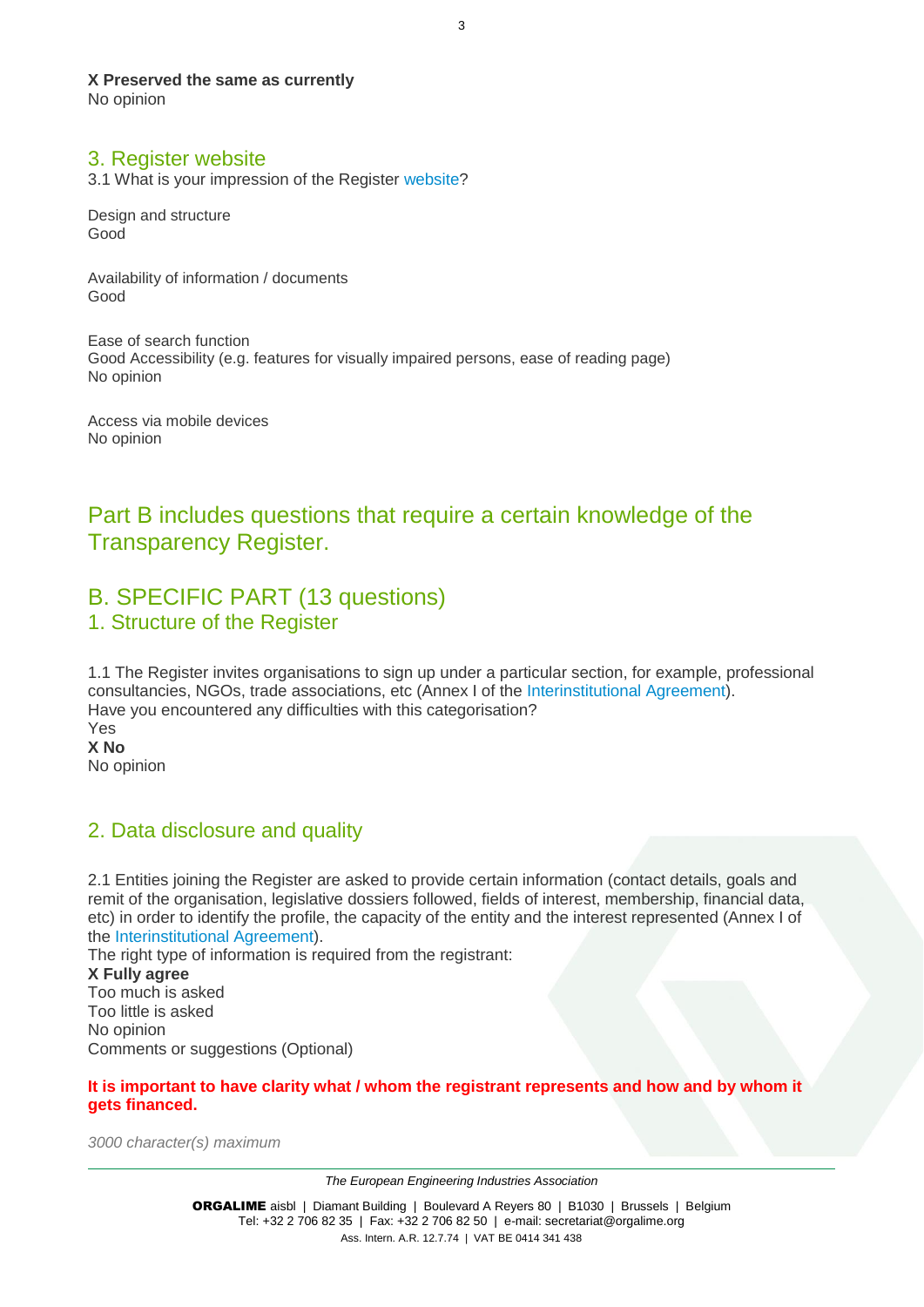2.2 It is easy to provide the information required: **X Fully agree** Partially agree **Disagree** No opinion

2.3 Do you see any room for simplification as regards the data disclosure requirements? **X Yes** No No opinion Comments or suggestions (Optional)

**The registrant should be given the possibility to update once per calendar year when it suits the registrant best. At the moment, most registrants have to update several times: at the anniversary of their first registration and then again when their balance sheet, figures and facts are published.**

*3000 character(s) maximum*

2.4 What is your impression of the overall data quality in the Register: **X Good** Average Average Poor No opinion

## 3. Code of Conduct and procedure for Alerts and Complaints

3.1 The Code of Conduct sets out the rules for all those who register and establishes the underlying principles for standards of behaviour in all relations with the EU institutions (Annex III of the Interinstit utional Agreement).

The Code is based on a sound set of rules and principles:

**X Fully agree** Partially agree Disagree No opinion

3.2 Anyone may trigger an alert or make a complaint about possible breaches of the Code of Conduct. Alerts concern factual errors and complaints relate to more serious breaches of behavioural nature (Annex IV of the Interinstitutional Agreement).

a) The present procedure for dealing with alerts and complaints is adequate: Fully agree Partially agree **Disagree X No opinion**

b) Do you think that the names of organisations that are suspended under the alerts and complaints should be made public? Yes No **X No opinion**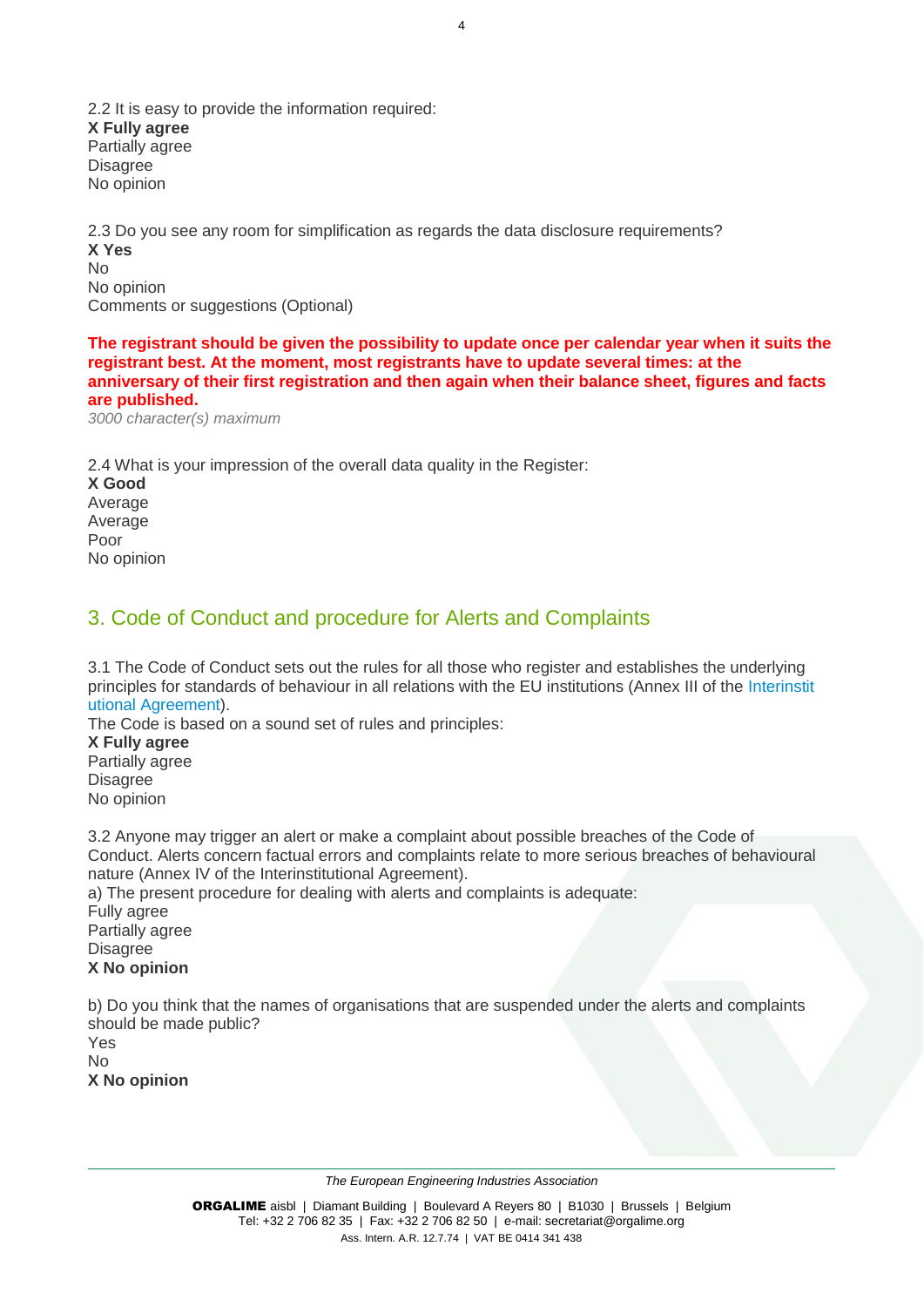### 4. Register website – registration and updating

4.1 How user-friendly is in your opinion the Register website in relation to registration and updating?

Registration process **Straightforward** 

Updating process Satisfactory but can be improved (annual & partial)

Comments or suggestions (Optional)

**The registrant should be given the possibility to update once per calendar year when it suits the registrant best. At the moment, most registrants have to update several times: at the anniversary of their first registration and then again when their balance sheet, figures and facts are published.**

*3000 character(s) maximum*

### 5. Current advantages linked to registration

5.1 The European Parliament and the European Commission currently offer certain practical advantages (incentives) linked to being on the Register. The Commission has also announced its intention to soon amend its rules on Expert groups to link membership to registration. Which of these advantages are important to you?

In the European Parliament (EP)

#### **Access to Parliament buildings**:

long-term access passes to the EP's premises are only issued to individuals representing, or working for registered organisations

#### **Very important**

#### **Committee public hearings**:

guests invited to speak at a hearing need to be registered

#### **Very important**

**Patronage**: Parliament does not grant its patronage to relevant organisations that are not registered

#### **Somewhat important**

In the European Commission

**Meetings**: organisations or self-employed individuals engaged in relevant activities must be registered in order to hold meetings with Commissioners, Cabinet members and Directors-General

#### **Somewhat important**

#### **Public consultations**: the

Commission sends automatic alerts to registered entities about consultations in areas of interest indicated by them; it differentiates between registered and non-registered entities when publishing the results

#### **Very important**

**Patronage**: Commissioners do not grant their patronage to relevant organisations that are not registered